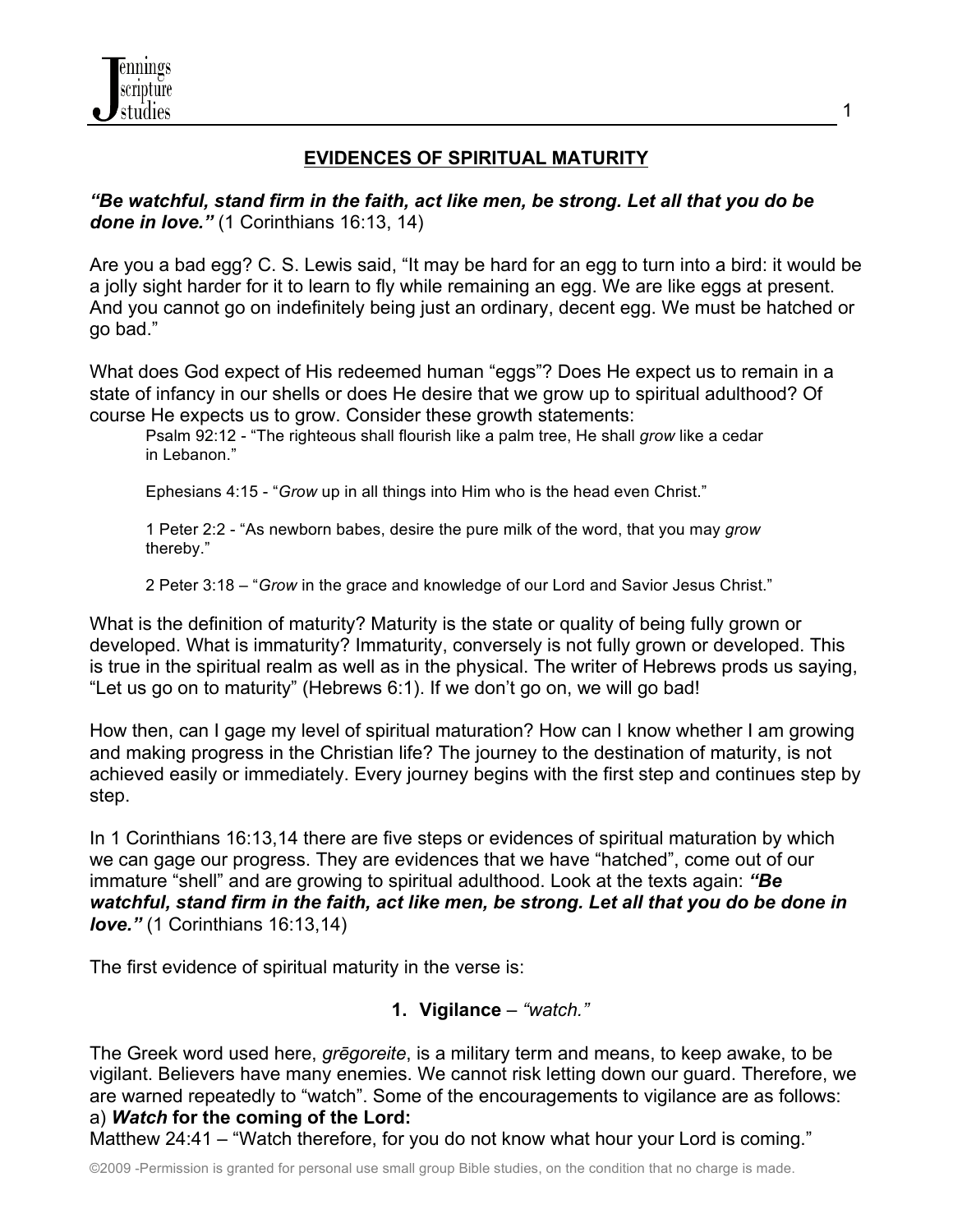

### b) *Watch* **against temptations:**

Matthew 26:41 - "Watch and pray, that you enter not into temptation: the spirit indeed is willing, but the flesh is weak."

## c) *Watch,* **that is, be on guard against false teachers:**

Acts 20:29-31 – "I know this, that after my departure savage wolves will come in among you, not sparing the flock. Also from among you men will rise up, speak-ing perverse things, to draw away the disciples after themselves. Therefore watch, and remember that for three years I did not cease to warn everyone night and day with tears."

### d) *Watch* **or guard your prayer life:**

Colossians 4:2 – "Continue in prayer, and watch in the same with thanksgiving."

### e) *Watch* **against spiritual lethargy:**

1 Thessalonians 5:2 & 6 – "The day of the Lord so comes as a thief in the night ….. Therefore let us not sleep, as others do, but let us watch and be sober."

### f) **Be** *watchful* **about everything***:*

Paul counseled Timothy to: "watch in all things" (2 Timothy 4:5).

We are to watch with the same vigilance that is required of a soldier on guard in enemy territory. Peter admonishes believers to "Be sober, be vigilant; because your adversary the devil, as a roaring lion, walks about, seeking whom he may devour. Resist him, steadfast in the faith" 1Peter 5:8, 9).

To be vigilant is to be awake, alert, attentive; conscious, careful and cautious. There is a shocking nonchalance, a careless attitude demonstrated by many Christians today. They live totally unguarded lives and when they are defeated by some of their many enemies they are surprised. Casual Christians become casualties!

We need to wake up and wise up! We have a determined enemy. We live in dangerous territory—the devil is the god of this world—he is bent on the overthrow of every child of God. That means constant vigilance is necessary. Eternal vigilance is the price of victory and we must pay the price if we desire the blessing. What Patrick Henry said, in a military context, is true relative to one's walk with God. He said, "The battle, sir, is not to the strong alone; it is to the vigilant."

The second evidence of spiritual maturity in our text is:

# **2. Perseverance** – *"stand firm in the faith"*

The Greek word translated *"stand firm in the faith"* is "*stay'-ko"* and means "to be stationary, to persevere."

My home-made definition for perseverance is: Keep on purring regardless of how severe the situation may be. Abraham Lincoln, who knew a thing or two about perseverance, said, "Be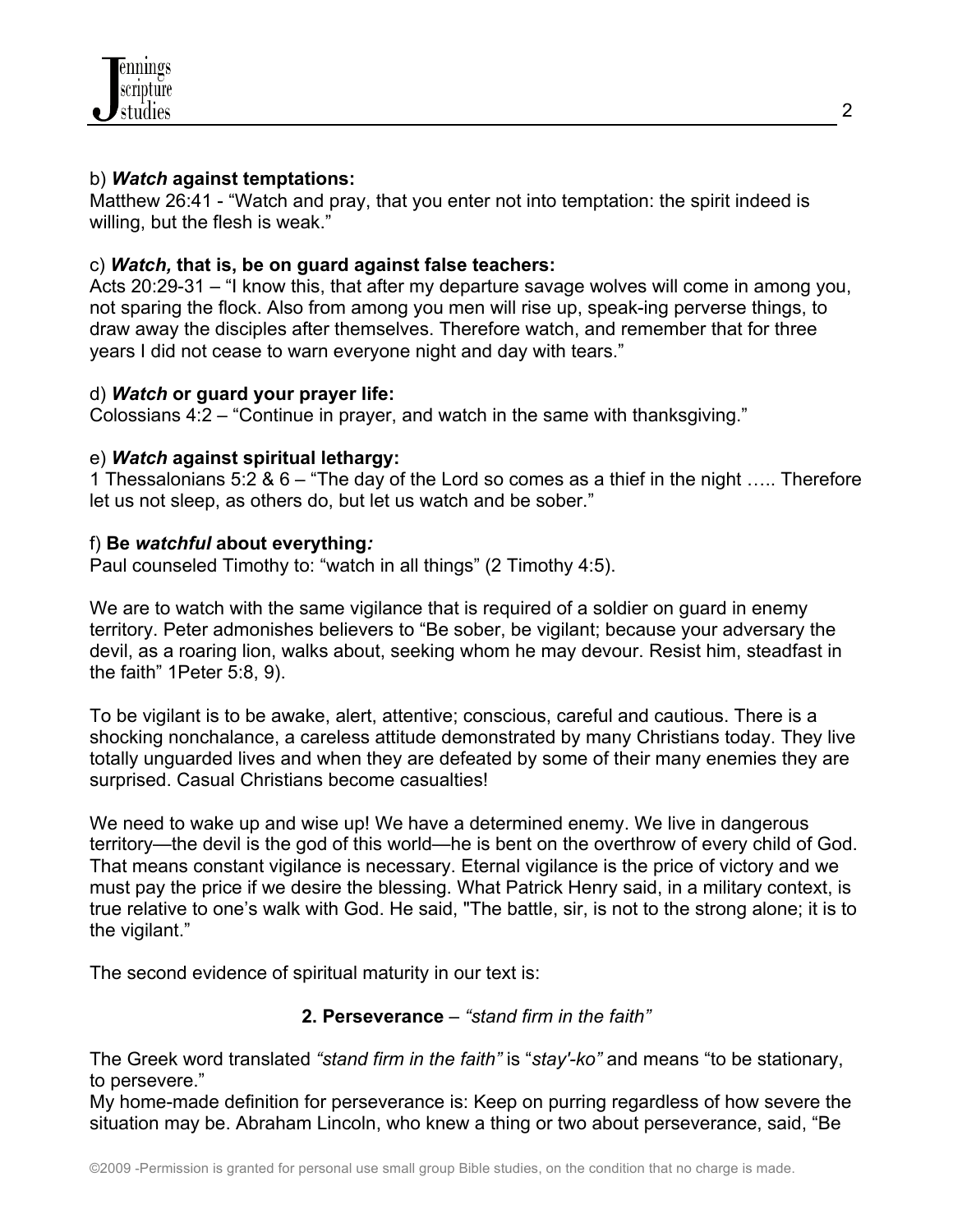

sure you put your feet in the right place, then stand firm." He was not speaking specifically about biblical truth, however, his advice is apropos. To stand firm is to persevere.

Where do you stand relative to *the faith*? Paul wrote to the Corinthian church saying, "I declare to you the gospel which I preached to you, which also you received and in which you *stand*…." (1 Corinthians 15:1). How does one perseveringly *"stand firm in the faith"*? May I suggest four ways?

#### a) **We persevere by standing faithfully** *upon* **the foundation of truth.**

Unless we are standing upon the right foundation we will surely fall. The foundation of truth is the only enduring and secure faith foundation. John Rippon's hymn, "How Firm a Foundation" underscores that fact:

> "How firm a foundation, ye saints of the Lord, Is laid for your faith in his excellent word! What more can he say than to you he hath said, To you that for refuge to Jesus have fled?"

Likewise, the gospel song, "Standing on the Promises", reminds us of our faith foundation:

"Standing on the promises that cannot fail, When the howling storms of doubt and fear assail, By the living Word of God I shall prevail, Standing on the promises of God." - R. Kelso Carter

Standing unwaveringly *upon* biblical truth is to "stand firm in the faith." One's stand is only as credible as the foundation upon which he stands. Upon what are you standing?

### b) **We persevere by standing** *up* **fearlessly for the truth.**

Standing firmly "*in the faith*" is to stand *up* for the faith—to be counted where and when it really counts—in the arena of everyday living. To stand up for truth, means, among other things, that we:

- Commend the truth with our lives;
- Extend the truth by our witness;
- Defend the truth against error.

The admonition to *"stand"* indicates that there is opposition. This military term communicates the context in which we live. The truth has enemies led by the chief foe, the devil, and we are constantly bombarded by his untruths. Therefore, we are exhorted to "Put on the whole armor of God, that you may be able to stand against the wiles of the devil" (Ephesians 6:11).

The Christian's armor, listed in Ephesians chapter 6, includes both defensive equipment as well as offensive equipment. The weapon for defeating the devil is "the sword of the Spirit, which is the word of God" (Ephesians 6:17). Jesus, in His wilderness temptation experience, demonstrated the power of the Sword of the Spirit, when three times He thrust the Sword at him, repulsing the devil by quoting the Word of God to him saying, "It is written." Many Christians are wide open and unguarded against the onslaughts of the devil and never stand up against him. James tells us to "Resist the devil, and he will flee from you" (James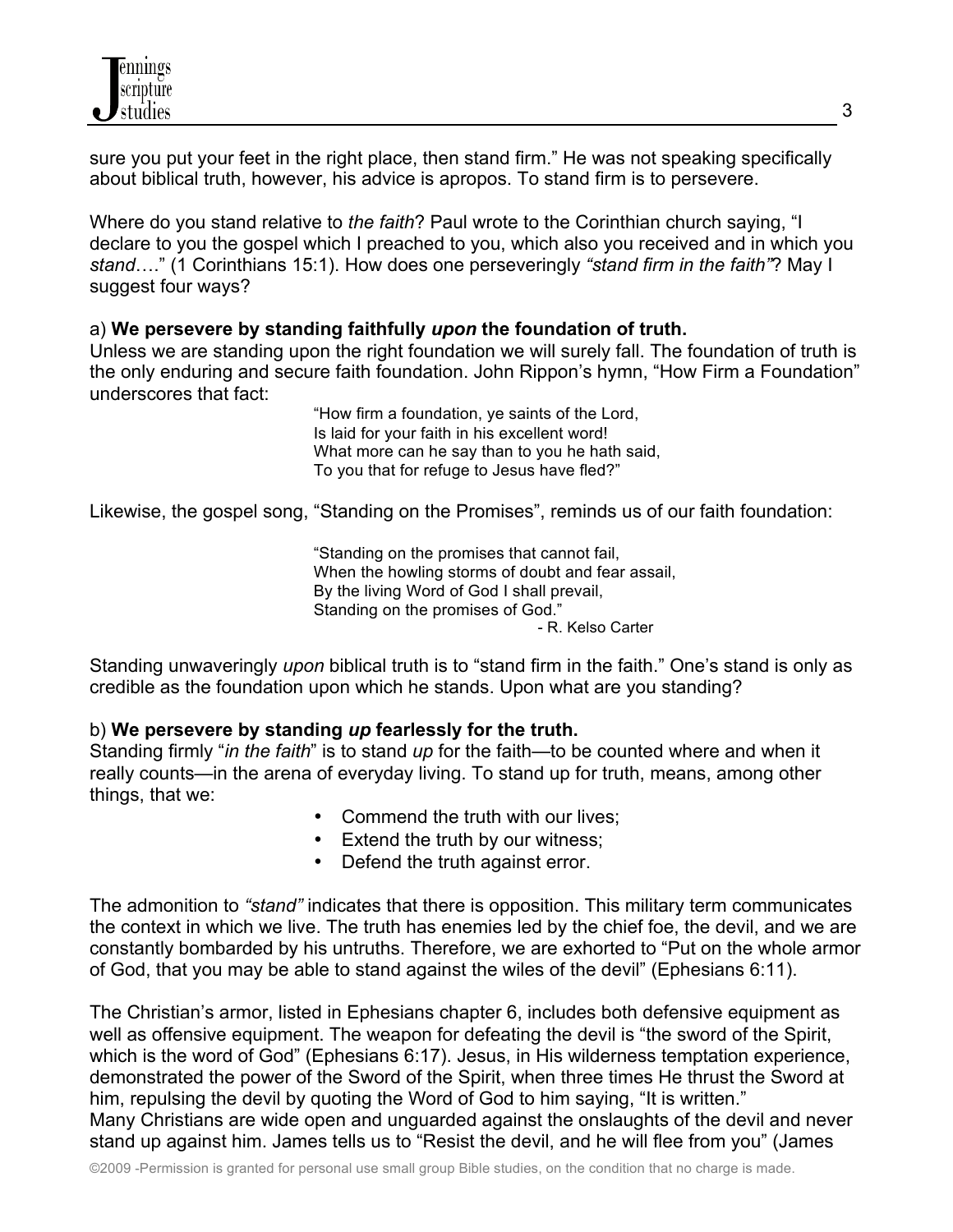4:7). "Resist" means to stand up against the devil and his *"wiles"*—that is, his schemes and strategies. Let us live so that when the devil comes calling he will find us on guard, standing *up* for the truth!

**Illust.** In 1521, Martin Luther was called before Roman Emperor Charles V at the Diet of Worms, "diet" meaning a formal meeting. The meeting was in Worms, a city south of Frankfurt, Germany. Luther appeared before Emperor Charles V to defend the truth that he had taught and written. Charles V would only accept an ironclad recantation. What Charles V got was Luther's defiant "Here I Stand" speech. He said that his conscience was captive to the Word of God and that he could not go against conscience. Luther saw himself as a sworn teacher of Scripture who must advocate the right of all Christians to hear and live by the gospel. At the end of his defense, Luther spoke the famous words, "Here I stand; I can do no other. God help me."

Throughout the ages, men and women have hazarded their lives and some have been martyred because they stood up for truth. A good question for us to ask ourselves is in the words of the hymn, "Am I a Soldier of the Cross":

 "Am I a soldier of the cross, A follower of the Lamb, And shall I fear to own His cause, Or blush to speak His name?"

Thirdly, Christian maturity is evidenced by:

# **3. Competence** – "*act like men"* (ESV) *"be brave"* (NKJV)

Competence means = "To possess faculties and abilities that are developed to a responsible level of fitness; to possess the quality of completeness." The Greek word means "to act manly." That is, "Be maturely competent." The mature ones are the competent ones.

To "act like men" is to be competent—that is, be spiritually fit and complete—ready to face whatever life throws at you. King David challenged his son Solomon to act the man. When David was on his death bed he said to Solomon, "I am about to go the way of all the earth. Be strong, and show yourself a man, and keep the charge of the Lord your God, walking in his ways…." (1 Kings 2:1, 2).

Secular companies have Competency Tests for their employees. From one web site that gives guidelines for Competency Tests is the following: "The test should include structured interviews, cognitive ability tests, job knowledge tests, measures of customer service, and social skills, etc."

From another web site is a more specific Competency Test for employees testing the following areas:

Familiarity with employees manual Interpersonal relationships Team work Impact and influence upon others Adaptation to change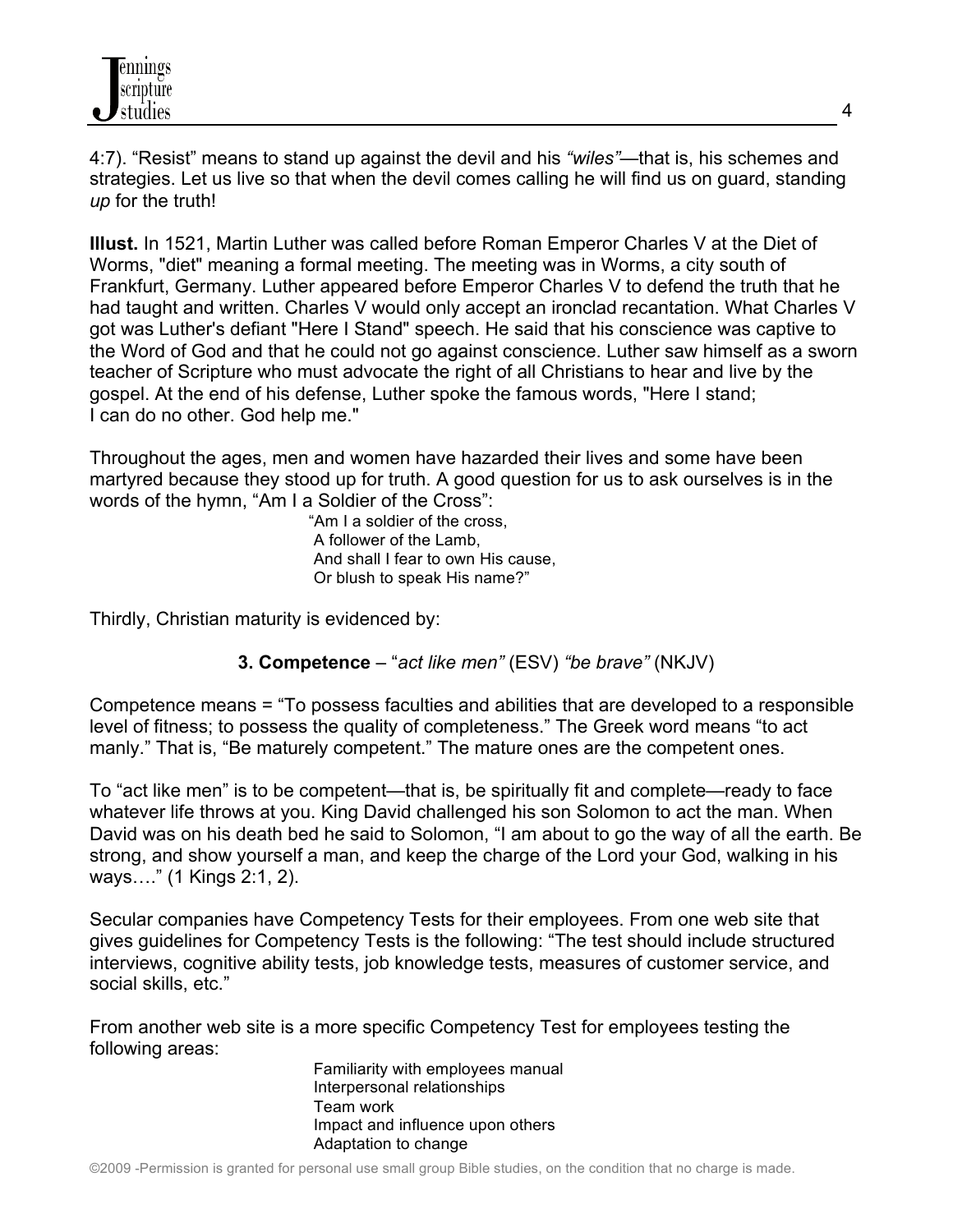Analytical & strategic thinking Attention to detail Initiative & self-motivation Resilience Stewardship of resources

Those are only a few of the expectations in the secular world. Some of you have taken this or similar tests at your place of employment. What if we were given that same competency test as pertains to our level of spiritual competence? How about it? Could you stand to grow some in one or more of these areas of Christian competence?

We can and should engage in some serious soul-searching regarding our walk with Christ. Therefore, it is appropriate for us to allow the Holy Spirit to rivet our attention on one or more of the core competencies listed above. And, as you do, keep this thought in mind: For a variety of reasons, Jesus wants you to possess these competencies even more than you do!

Paul said to the worldly and incompetent Christians in the Corinthian church, "In understanding be men." (1Corinthians 14:20) That is, "Engage your minds!" Understanding is a mental process. Christian inspired thinking and values are needed more than ever in our churches and in society in general.

The writer of the book of Hebrews has some straight forward words for the Hebrew Christians to whom he was writing. He was explaining the high priestly ministry of the Lord Jesus and he paused in his discourse and said:

> "I have a lot more to say about this, but it is hard to get it across to you since you've picked up this bad habit of not listening. By this time you ought to be teachers yourselves, yet here I find you need someone to sit down with you and go over the basics on God again, starting from square one—baby's milk, when you should have been on solid food long ago! Milk is for beginners, inexperienced in God's ways; solid food is for the mature, who have some practice in telling right from wrong." (Hebrews 5:11-14 Eugene Peterson's *The Message* rendition:).

There are two principle explanations for incompetence among Christians: Ignorance and/or laziness! Let us get our minds into living out the life of Christ which is in us. Focus and followthrough is what we need. Incompetence in the life of a child of God is a slander against the heavenly Father!

A fourth evidence of spiritual maturity is:

### **4. Potence** – "*be strong"*

Impotence is, of course, the opposite of potence; weakness is the opposite of strength. We are to grow from impotence and weakness to strength. Mature believers are strong in the faith and for the faith. "Be strong in the Lord, and in the power of his might" (Ephesians 6:10) is Paul's admonition to the Christians in Ephesus and to Christians today.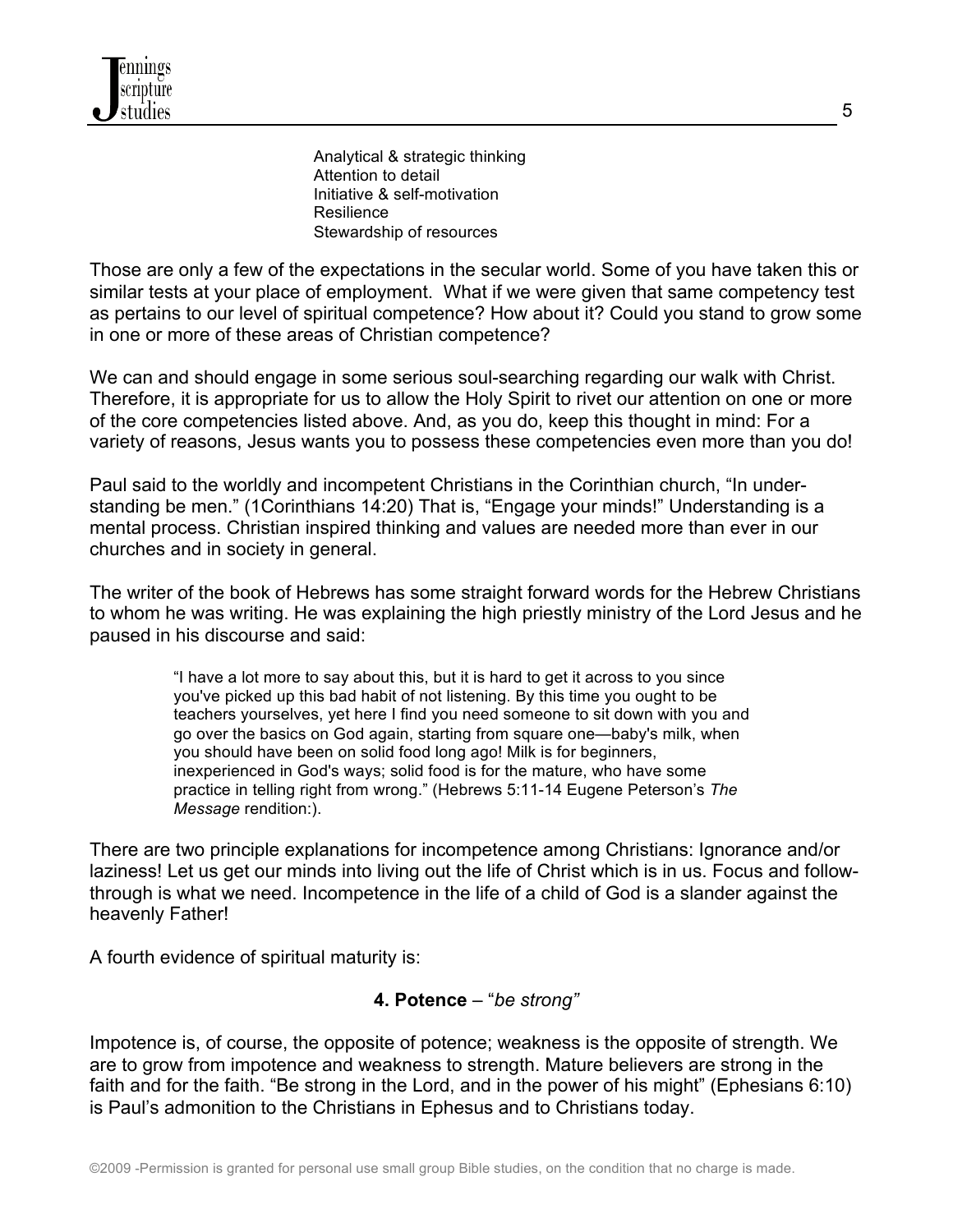Theodore Roosevelt was a man of action. On the slopes of San Juan Hill he was the Rough Rider but he also was known to speak gently and carry a big stick. His favorite chapter in the Bible, not surprisingly, was the first chapter of Joshua. There God encouraged Joshua when he became the successor to Moses saying to Joshua repeatedly:

"Be strong and courageous" (Joshua 1:6);

"Be strong and very courageous" (1:7);

"Be strong and courageous. Do not be frightened, and do not be

dismayed, for the Lord your God is with you wherever you go."(1:9)

We've all heard the cliché, "When the going gets tough, the tough get going." In context, the words: "the going gets tough" mean "the situations" we find ourselves in from time to time.

The words: "gets tough" mean "becomes difficult"; "the tough get going" means "people who are strong, resilient or enduring." Taken together, the meaning of the phrase is "When the situation becomes difficult, the strong will work harder to meet the challenge."

There are several characters in the Bible who exemplify toughness in times of trial. I think of:

- Joseph who was thrown into a pit by his brothers and sold as a slave into Egypt, yet later he said to his brothers: "You thought evil against me; but God meant it for good" (Genesis 50:20).
- Caleb, who at age 85 said, "Give me this mountain stronghold where the giants live."
- Young David who faced and killed the giant Goliath.
- The prophet Jeremiah who was rejected by people who claimed to know God and was thrown into a dungeon.
- There was Stephen who prayed for his enemies while they stoned him to death.
- Who would not list the indomitable Apostle Paul in their list of "toughies" for God?

The poet J. G. Holland has given us this poetic portrait of a potent person of God:

# *God, Give Us Men!*

God, give us men! A time like this demands Strong minds, great hearts, true faith and ready hands; Men whom the lust of office does not kill; Men whom the spoils of office can not buy; Men who possess opinions and a will; Men who have honor; men who will not lie; Men who can stand before a demagogue And damn his treacherous flatteries without winking! Tall men, sun-crowned, who live above the fog In public duty, and in private thinking."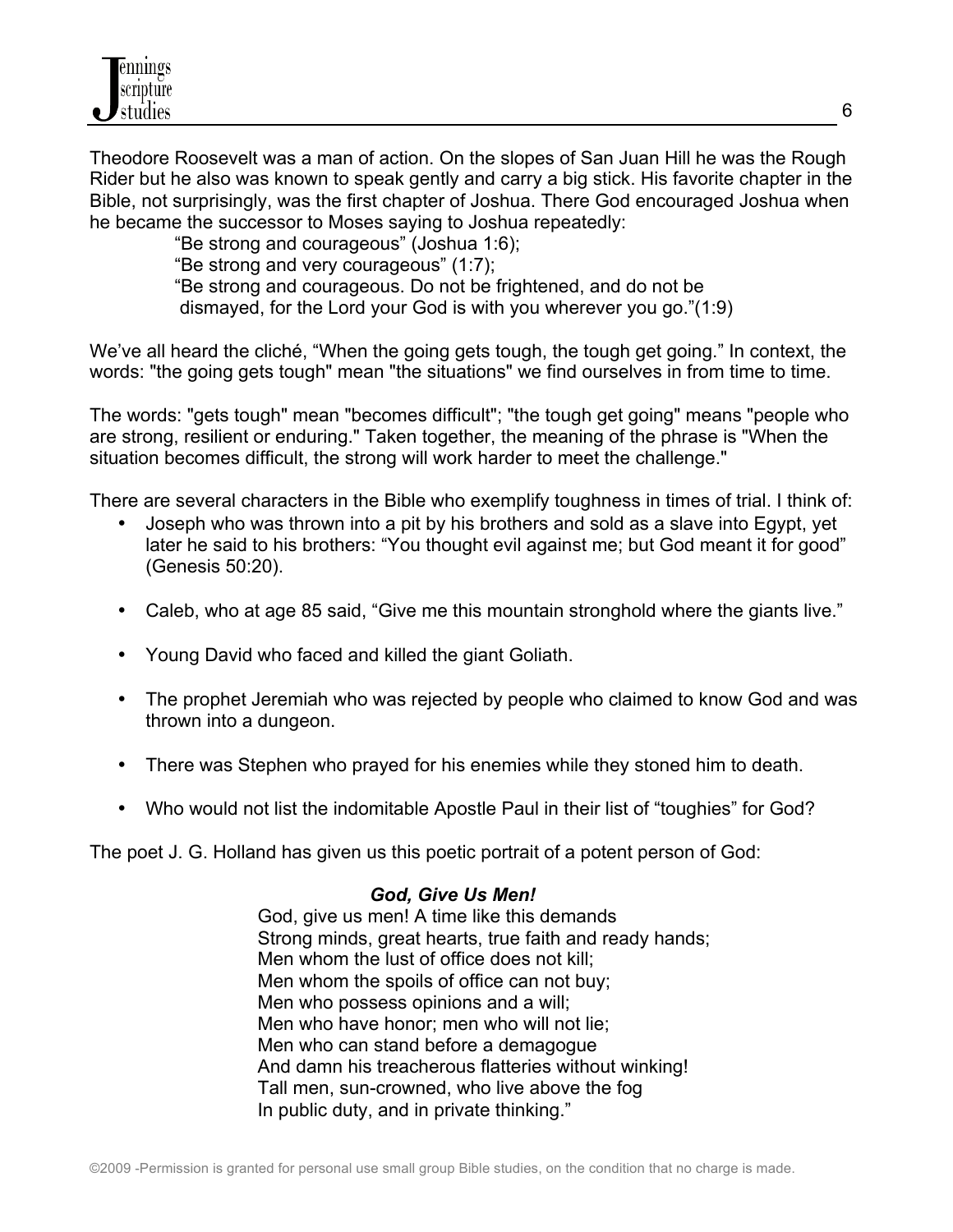The world today needs men and women who would dare to be audacious for God. We should be audacious in fighting for Christian principles and overcoming moral and spiritual enemies; people who are "strong in the Lord and the power of his might' (Ephesians 6:10); persons who are victorious, triumphant Christians!

Why not resolve today to take heart, be of good courage, be brave, fear no enemy; the need is great, God is our strength—live in the power of the Holy Spirit and be a potent power for God!

**Illust.** In the family devotional time, it was the adolescent boy's turn to read the Scripture selection for the day. The reading contained Joshua 1:7 which is: "Only be strong and very courageous." However, the boy read the verse as follows: "Only be strong and very CONTAGEOUS." The Mom and Dad smiled for the son had unknowingly expressed a needful emphasis. Those who are living powerful lives for God are not only *courageous* but they are also *contagious* as they touch the lives of others. That is infectious fortitude, a potent witness!

Last, but not least, is the evidence of:

# **5. Excellence** – "*Let all that you do be done with love."*

The great love chapter of the Bible is  $1<sup>st</sup>$  Corinthians 13. The preface to the chapter is in  $1<sup>st</sup>$ Corinthians chapter 12 and the last verse: "I show you a more excellent way" (verse 31), then follows the classic love chapter. Love is the more excellent way

The church at Corinth was full of factions, contentions, and divisions. The corrective prescribed by Dr. Paul was "*Let all that you do be done with love."* Love for Christ is to be the fountain from which springs all other attributes and actions of the child of God. We are not only to believe correctly but to behave charitably. Ill-tempered, grouchy, irritable, grumpy and edgy Christians are poor advertisements for the way more excellent. The oil of Christlike love will prevent a lot of friction among the saints for true God-like love reduces friction to a fraction! That's the way of excellence. That's love from above!

The essence of practical Christianity is God's love expressed in the lives of Jesus' followers. Love is not a character trait we can acquire simply because we are told that it is a good quality to have. We cannot put on the attractive attribute of love just as we suddenly put a smile upon our face. It is not something that we add to our public persona. Genuine love is the by-product of being loved by God and accepting that love in the person of Jesus Christ. When we accept God's love we are transformed from the inside out. This love is not superficial, it is supernatural!

Our deportment and deeds are to be motivated and regulated by the love of God. Love impelled Christianity is not interested in social standing, racial origins, intellectual attainments, financial ratings or political position. It is a love that is shared with all equally.

The church will advance when fueled by love for one another. As Jesus said: